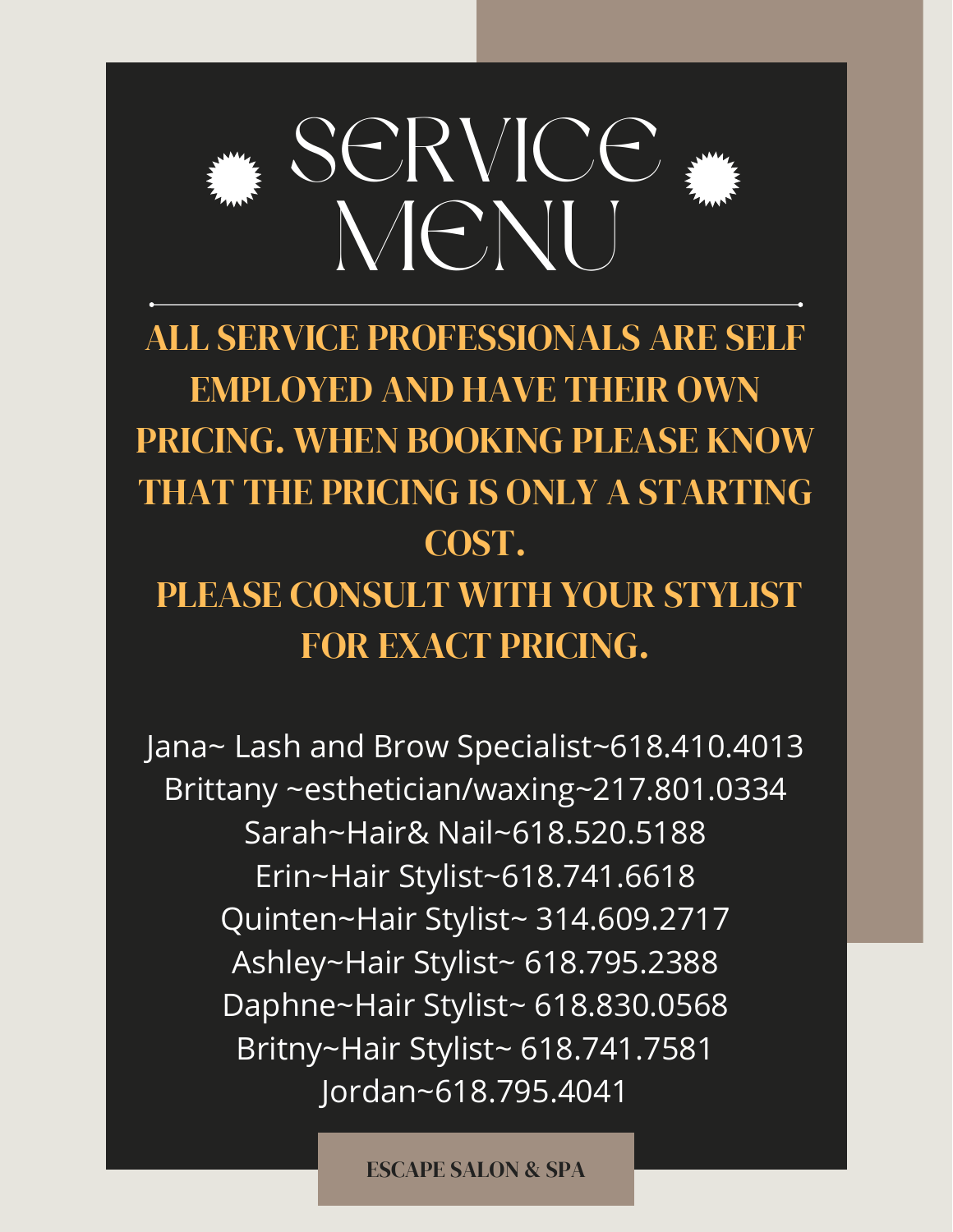## HAIR CARE



Pricing is variable depending on Stylist

- **\$40 ~Women's Haircut \$90 ~Balayage**
- **\$25 ~Men's Haircut \$25 ~Gloss**
- **\$20 ~Children's Haircut \$90 ~Perm**
- **\$65 ~Hair Color \$50 ~Updo**

- **\$85 ~Full Foil Highlights**
- **\$65 ~Partial Foil Highlights**
- **\$40 ~Shampoo and Style**
- **\$45 ~Accent Foils/Money Piece**

\$50 ~Split End treatment \$200 ~Brazilian Blowout

*Hair Extensions- Contact Erin for Pricing*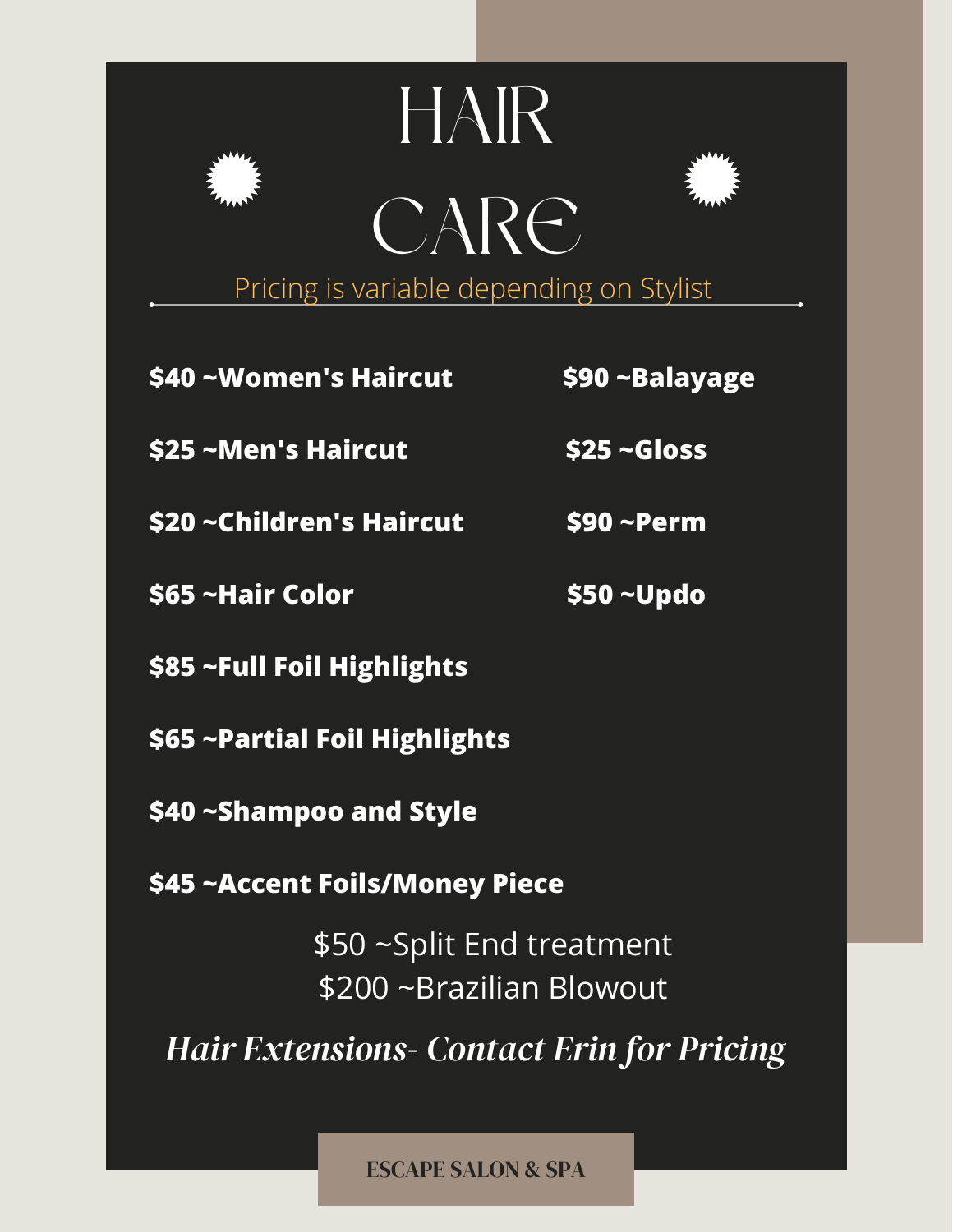

### \$20 \$38 \$38 *Manicure Dip Manicure Gel Manicure*

#### \$33 *Express Pedicure*

This express version of our spa service includes basic nail & cuticle care and polish for the on-the-go guest. 30 minutes.

#### \$45 *Escape Pedicure*

This treatment includes foot soaking, foot scrubbing with a pumice stone or foot file, exfoliation treatment to legs and feet, nail clipping, nail shaping, foot and calf massage, moisturizer, hot towels and nail polishing. 45 minutes

#### \$50 *Spa Pedicure*

This treatment that includes foot soaking, foot scrubbing with a pumice stone or foot file, exfoliation treatment to legs and feet, moisturizing foot and leg mask, nail clipping, nail shaping, foot and calf massage, moisturizer, hot towels and nail polishing. 1 hour

#### +\$10 *Gel Pedicure Add on*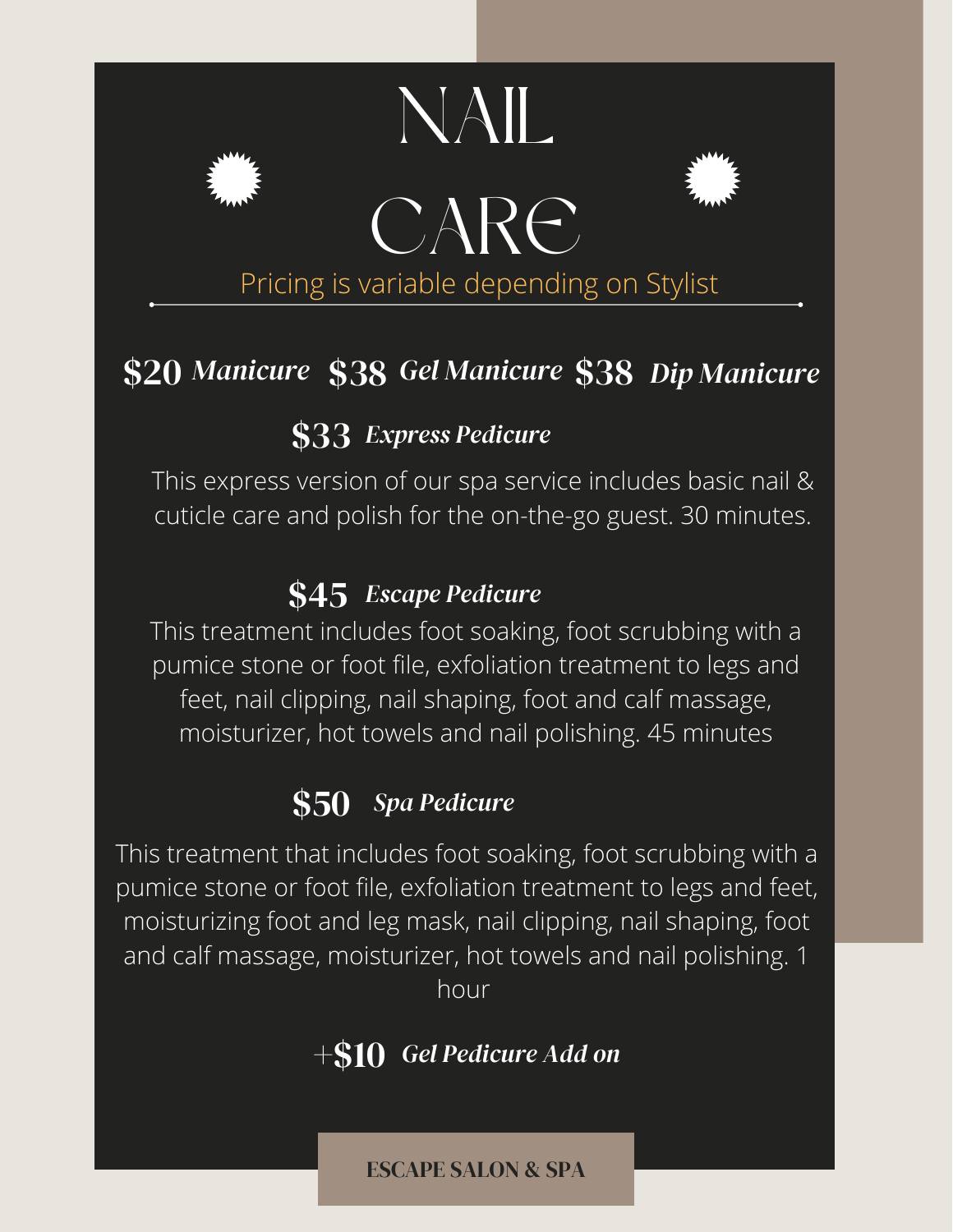# EYELASH EXTENSIONS

Pricing is variable depending on Stylist

#### **Full Set \$180**

Lash extensions last through a full growth cycle of natural eyelashes, typically six to eight weeks. That said, because each person's lash growth is somewhat variable (just hair growth), We suggest light lash maintenance every two to three weeks to maintain a full look. Must schedule a consultation 24 hours before service for a patch test to make sure there are no allergies to our products. **2 week Lash Fill \$55**

**3 week Lash Fill \$100 4 week Lash Fill \$135 Hybrid Full Set Add on +30 Hybrid Add on +\$10**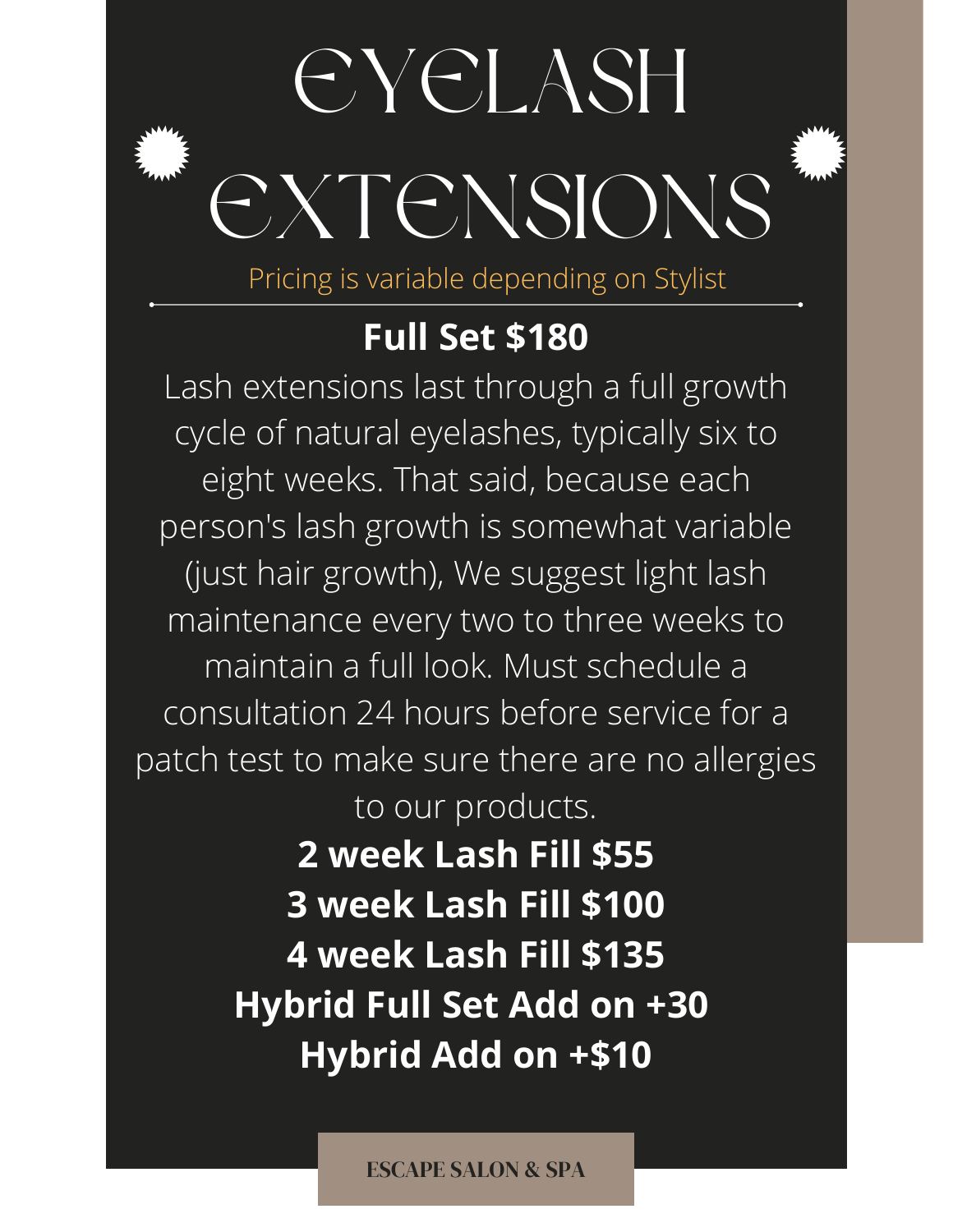



EYELASH & BROWS

#### **Eye Lash Lift and Tint \$100**

Perm and darken your lashes for a beautiful effortless everyday look.

#### **Henna Eye Brow Tint \$45**

Henna is a natural ingredient that stimulates hair growth and stain the skin for up to 6 weeks and hair for up to 12 weeks

#### **Brow Lamination \$75**

Brow lamination is basically a perm for your brows, as it gives them a set, uniform shape for an extended period of time. Instead of curls, a setting lotion helps brow hair stay brushed up and lifted upward for about six weeks.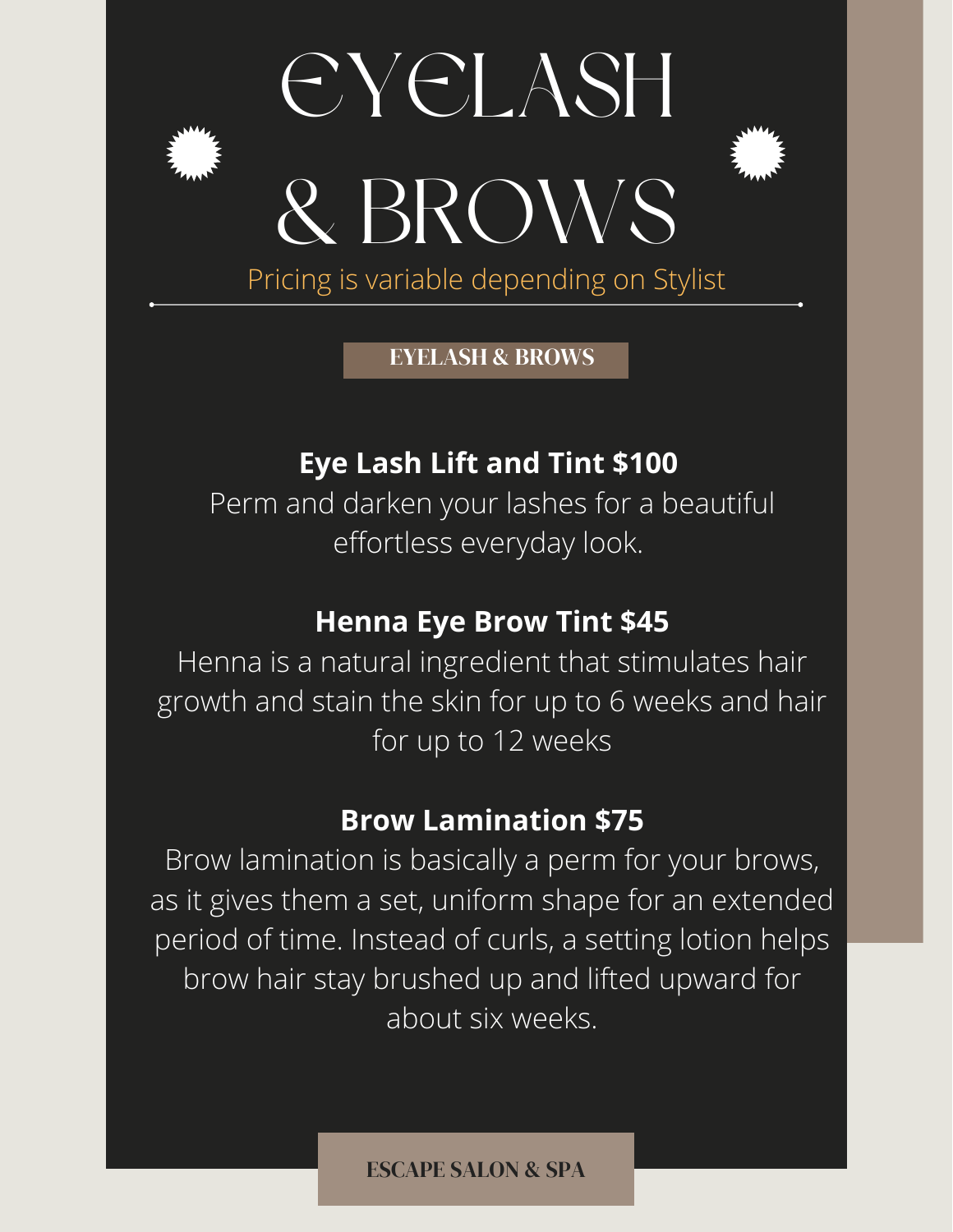### FACIALS Pricing is variable depending on Stylist

*A facial is essentially a multi-step skin treatment that is one of the best ways to take care of your skin. A facial cleanses, exfoliates, and nourishes the skin, promoting a clear, well-hydrated complexion and can help your skin look younger. ... A facial is the second most popular spa treatment after a massage*

> *\$55 30 Minute Facial \$75 60 Minute Facial \$95 90 Minute Facial95 \$90 60 Minute Facial w/ Microderm \$110 90 Miunute Facial w/ Microderm \$50 Extractions*

#### *\$75 Back Facial*

*Back facials can be beneficial in cleansing those toughto-reach spots, targeting a variety of skin care needs such as clogged pores, back acne, and dehydrated skin.*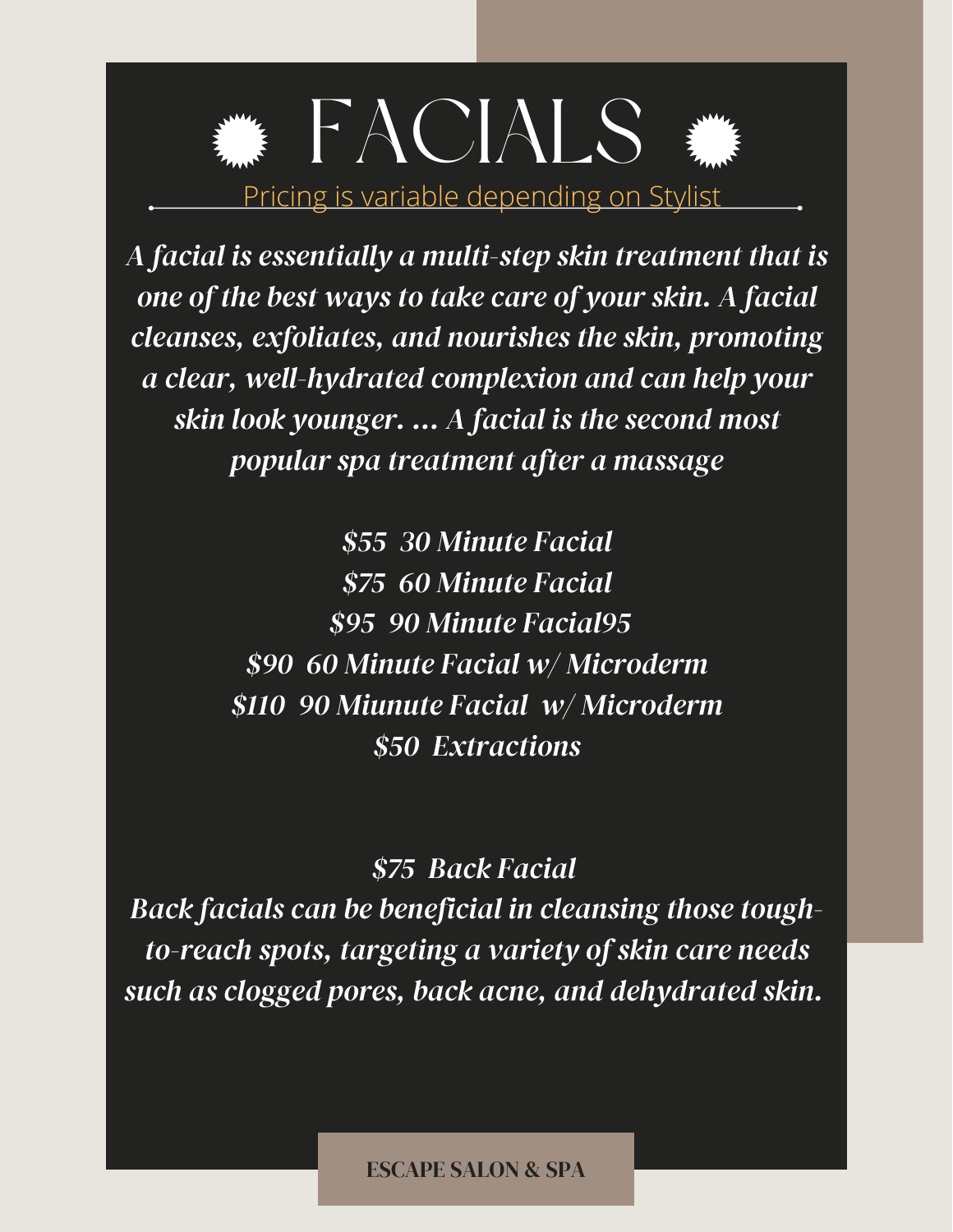

### WAXING SPRAY TAN



### MAKE-UP

WAXING Pricing is variable depending on Stylist

- **\$20** *Eye Brow*
- \$15 *Lip*
- \$15 *Chin*
- \$15 *Nose*
- \$55 *Back*
- \$80 *Full Leg*
- \$45 *Upper or Lower Leg*
- \$45 *Arm*
- \$30 *Underarm*
- \$75 *Brazilian*
- \$50 *Bikini*

#### SPRAY TAN

\$35 *Full Body Spray*

#### AIRBRUSH MAKE-UP

- \$65 *Make-up*
- \$20 *Eye lash Strip Extensions*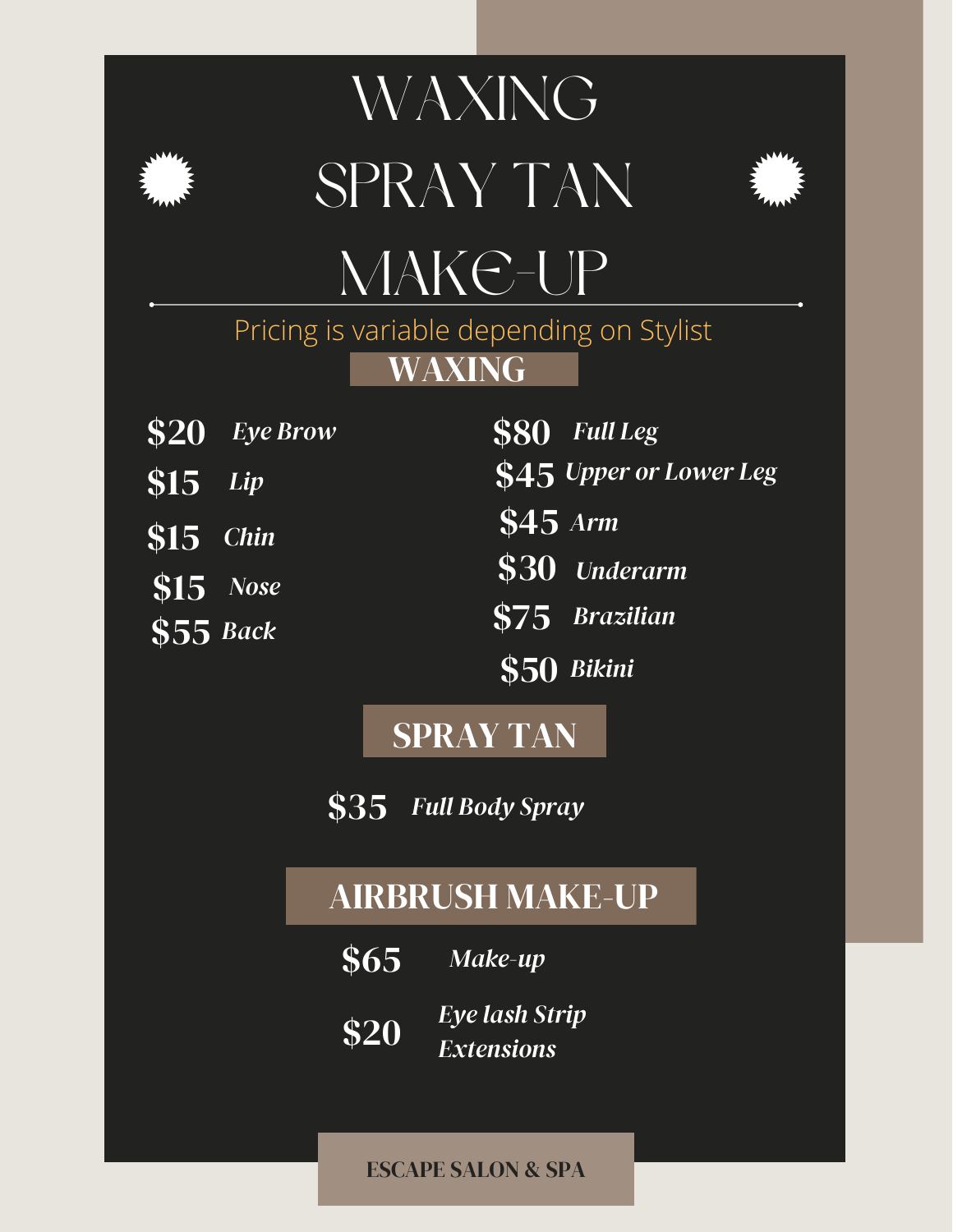

#### **Starting prices:**

**\$50 ~All Down Style \$60 ~Half Up Style \$75 ~All Up Style Same as Above ~Trial Updo \$65 ~Airbrush Make-up \$20 ~Strip Lashes**

**~On-Site Bridal~ Salon Professionals will travel to your desired site and perform services requested. Travel Fee will apply.**

> **To Book Your Wedding Party Contact: Erin @ 618.741.6618 Britny @ 618.741.7581**

**Deposit required when booking. Gratuity not included.**